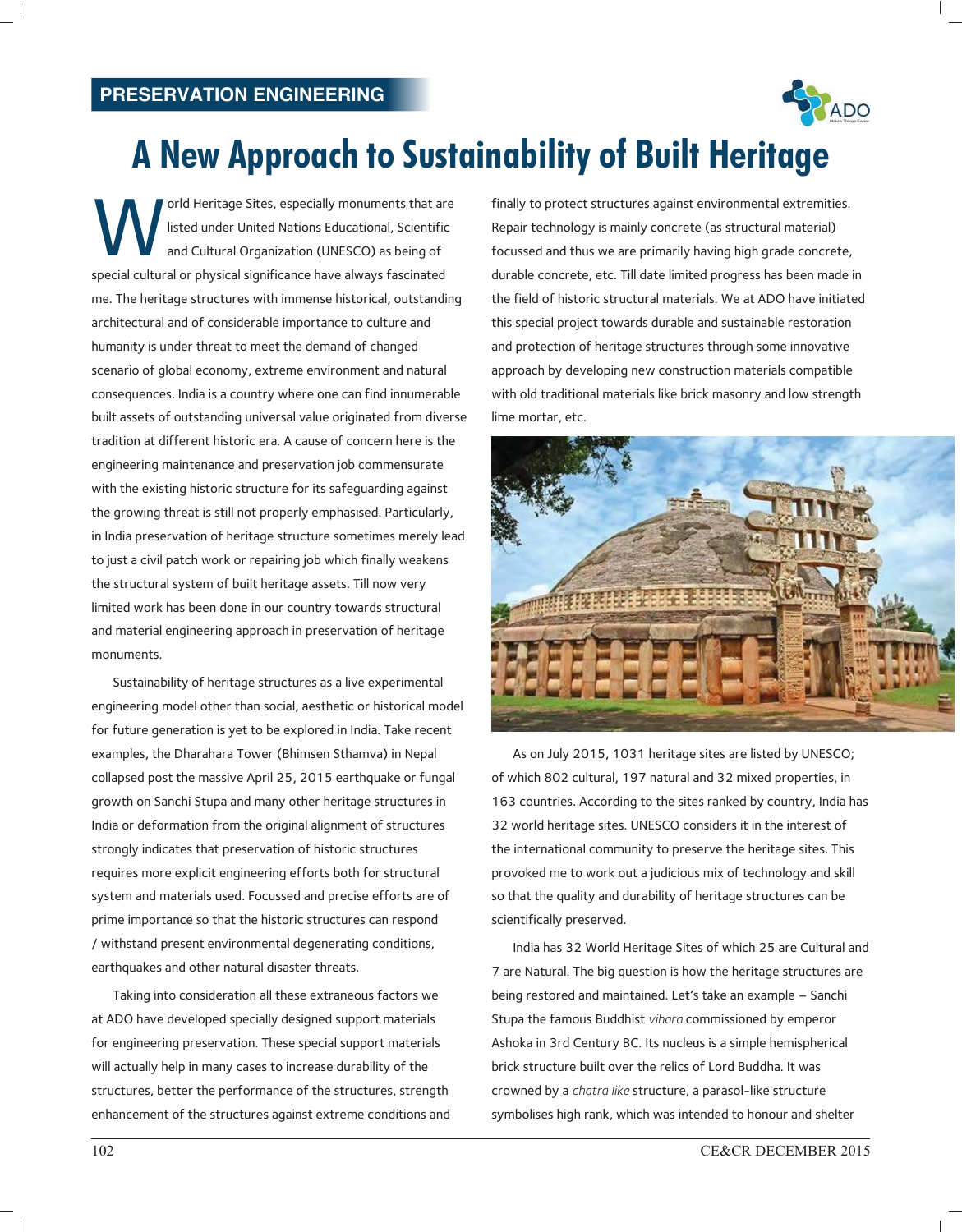## **Preservation engineering**

the relics. Sanchi is famous in the world for stupas, monolithic Asokan pillar, temples, monasteries and sculptural wealth.

The pertinent concern here is how the structural preservation and restoration job is being carried out in the real application stage. Obviously the need arises from practice, from the immediate requirements to solve problems encountered in structural restoration of built heritage. Perhaps architects, landscape architects, conservators, archaeologists and the entire body of heritage conservation professionals have limited expertise to solve the structural problems like risk of collapse of



the system, accelerated degeneration of structural materials and so on. It has been observed in many cases that it is just an ordinary repair job without taking into account the root cause of structural degradation of the historic asset. This challenged us to come up with this unique project on engineering preservation of heritage sites for the first time in India.

Ado Additives Mfg Pvt. Ltd. recently approached Construction Engineering Department of Jadavpur University, Kolkata to form a special knowledge centre for working towards engineering preservation of historical monuments. The objective of this technical unit is to take up ground level research on traditional historic materials and through direct knowledge sharing with academia (Department of Construction Engineering, Jadavpur University, Kolkata). The use of traditional materials is always preferable for structural restoration work. In practice it is found, adequate strength / capacity cannot be ensured in case of

many traditional historic structures to withstand the extreme load consequence like earthquake and severe environmental conditions. Modern techniques and materials are admissible in these cases but its durability and compatibility with the original material should be adequately proven.

Techniques of restoration is another important criteria in engineering restoration work. In brief, heritage restoration technique and application of material can be classified into two categories:

- 1. Reversible
- 2. Irreversible

Reversible preservation techniques and materials are those which can easily be replaced with better option and technique in later stage as a temporary strengthening technique.

Irreversible technique is rigid and permanent in nature, removal of which can injure the originality of the historic value of the structure.

Our initiative is focussed in these particular areas of preservation engineering by effective interface of advanced knowledge, materials and techniques for restoration of heritage structure.

This is quite an innovative initiative in Indian context. All concerned associated in the initial and formative stage of the project is very excited about it. These great heritage monuments are an epitome of engineering science as well as of enormous cultural and historical importance. Scientific and engineered approach towards restoration and retrofitting of these heritage structures are of prime importance. We need to understand and appreciate the fact that the construction materials with which these historical structures were built are not our modern day regular construction materials that are readily available in the market. We at ADO are relentlessly working on the development of some kind of specialised construction materials for these types of restoration jobs. Such type of specialised construction materials and techniques are so developed that it could easily become an integral and irreversible but compatible part of the existing material and structural system. Restoration job of any historical site is possible with specialised similar-type construction materials. It's time for us to understand that we have the responsibility to scientifically preserve these heritage sites for generations

CE&CR DECEMBER 2015 103